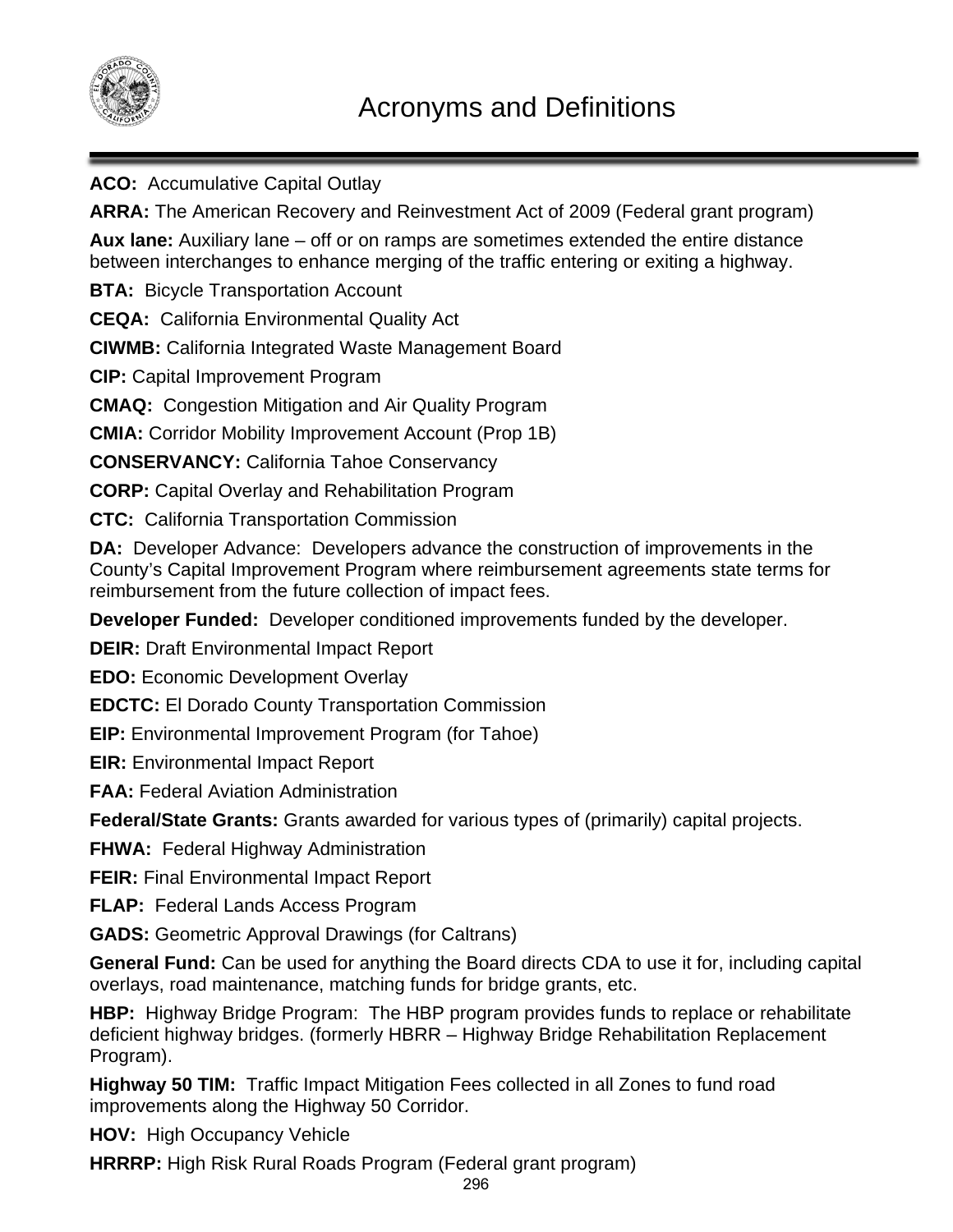**HSIP:** Highway Safety Improvement Program (Federal grant program)

**ITS:** Intelligent Transportation Systems

**LOS:** Level of Service

**MC&FP:** Master Circulation and Funding Plan: A portion of the sales and property tax collected in the MC&FP district, which is to be used to fund roadway capital improvement projects inside the district (e.g., Missouri Flat Interchange, Diamond Springs Parkway).

**NEPA:** National Environmental Policy Act

**NPDES:** National Pollution Discharge Elimination System

**PA & ED:** Project Approval and Environmental Document

**PDR:** Project Development Support

**PLHD:** Public Lands Highway Discretionary

**PR:** Project Report

**PS&E:** Plans, Specifications and Estimates

**PSR:** Project Study Report

**PUFF:** Public Utility Franchise Fees: Provided for under the Streets and Highway Code, Sections 680-694. Public utility companies have entered into franchise agreements that provide for the payment of franchise fees to the County based on a percentage of power sales.

**Project Initiation Date:** This is the date that coincides with the project engineer's original estimate.

**Proposition 1B:** As approved by the voters in the November 2006 general elections, Proposition 1B enacts the Highway Safety, Traffic Reduction, Air Quality, and Port Security Bond Act of 2006 to authorize \$19.925 billion of state general obligation bonds for specified purposes, including high-priority transportation corridor improvements, State Route 99 corridor enhancements, trade infrastructure and port security projects, school bus retrofit and replacement purposes, state transportation improvement program augmentation, transit and passenger rail improvements, state-local partnership transportation projects, transit security projects, local bridge seismic retrofit projects, highway-railroad grade separation and crossing improvement projects, state highway safety and rehabilitation projects, and local street and road improvement, congestion relief, and traffic safety.

**RAC:** Targeted Rubberized Asphalt Concrete Incentive Program (Grant program offered by the State's CIWMB).

**RDT:** Road District Tax: A percentage of property taxes.

**ROW or R/W:** Right of Way

**RSTP:** Regional Surface Transportation Program: This program was established by California State Statute utilizing Surface Transportation Program Funds that are identified in Section 133 of Title 23 of the United States Code. Various types of projects are eligible for funding from the RSTP including, but not limited to: construction, reconstruction, rehabilitation, resurfacing, restoration, and operational improvements on Federal-aid highways and bridges; safety improvements on public roads of all functional classifications; capital costs for transit projects eligible for assistance under the Federal Transit Act; etc.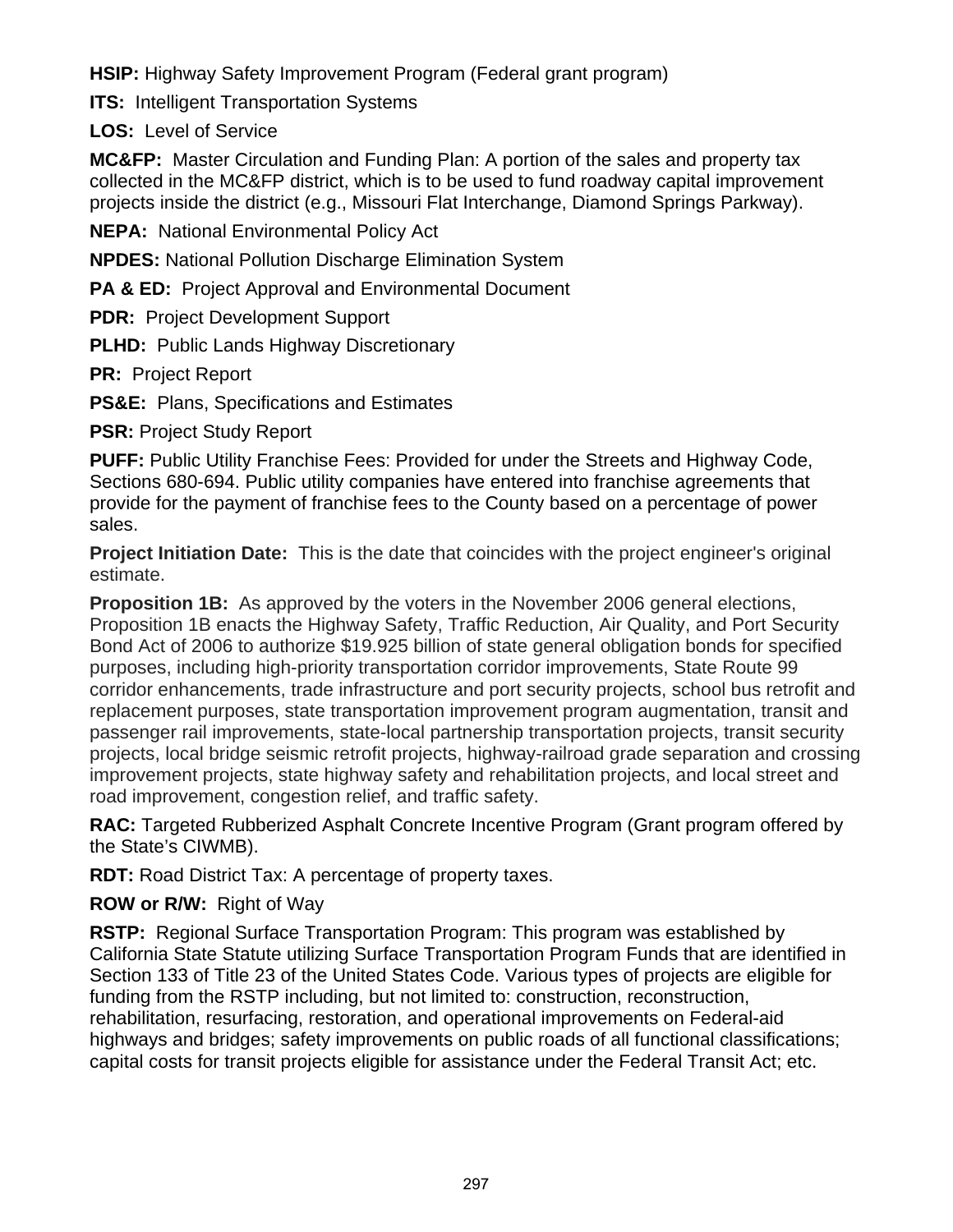**Urban RSTP:** Can only be used in the urbanized area based on the Sacramento Urbanized Area Map 2010. The Sacramento Urbanized Area Map was developed by the FHWA based on 2010 census data.

**Rural RSTP:** Can only be used in areas outside those identified as Urban on the Sacramento Urbanized Area Map.

**RSTP-G:** Regional Surface Transportation Program Exchange Funds – Guaranteed: Portion of RSTP that is received by El Dorado County based on formula or apportionment per Street & Highways Code section 182.6h.

**RWQCB:** Regional Water Quality Control Board

**Road Fund:** Road Fund Discretionary: Various entitlements received by the County Road Fund for general road purposes. Funding sources include State Gas Tax, Federal Forest Reserve, Road District Tax and Transportation Development Act funds.

**SCIP:** Statewide Community Infrastructure Program: A financing program that enables developers to pay most impact fees or finance developer conditioned improvements that qualify under the 1913/1915 Act.

**SEZ:** Stream Environment Zone.

**SHOPP:** State Highway Operation and Protection Program (State grant program)

**SLPP:** State and Local Partnership Program (State grant program)

**SPTC:** Sacramento - Placerville Transportation Corridor

**STIP:** State Transportation Improvement Plan (State grant program)

**SR2S:** Safe Routes to School (State grant program)

**SRTS:** Safe Routes to School (Federal grant program)

**Silva Valley Set-Aside:** 30% of all TIM fees collected in El Dorado Hills Area Zone 8 to fund the future Silva Valley Interchange.

**State Highway Users Tax (aka "Gas Tax"):** Provided for under the Streets and Highway Code, Sections 2104-2106. Most of this funding is calculated by formula based on the number of licensed vehicles and maintained mileage.

**SWRCB:** State Water Resources Control Board - the regulatory agency responsible for the administration of 1972 Clean Water Act.

**TDA:** Transportation Development Act

**TEA:** Transportation Enhancement Activities

**TIGER:** Transportation Investment Generating Economic Recovery

**TIM:** Traffic Impact Mitigation. Pertains to the revenue program (in accordance with AB 1600 and California Government Code 66000-66008) to pay for capital projects in "Exhibit B" of the most current Board adopted TIM Fee Resolution

**Zone 8 TIM:** (formerly known as "El Dorado Hills/Salmon Falls Area RIF") Traffic Impact Mitigation fees to fund road improvements in the El Dorado Hills area (TIM Fee Program Zone 8)

**Highway 50 TIM:** Traffic Impact Mitigation fees collected in all Zones to fund road improvements along the Highway 50 Corridor

**Zones 1-7 TIM:** Traffic Impact Mitigation Fees to fund road improvements in the remainder of the county (TIM Fee Program Zones 1-7), excluding El Dorado Hills and Tahoe.

**TFIP:** Transportation Facilities Improvement Program

**TMDL:** Total Maximum Daily Load